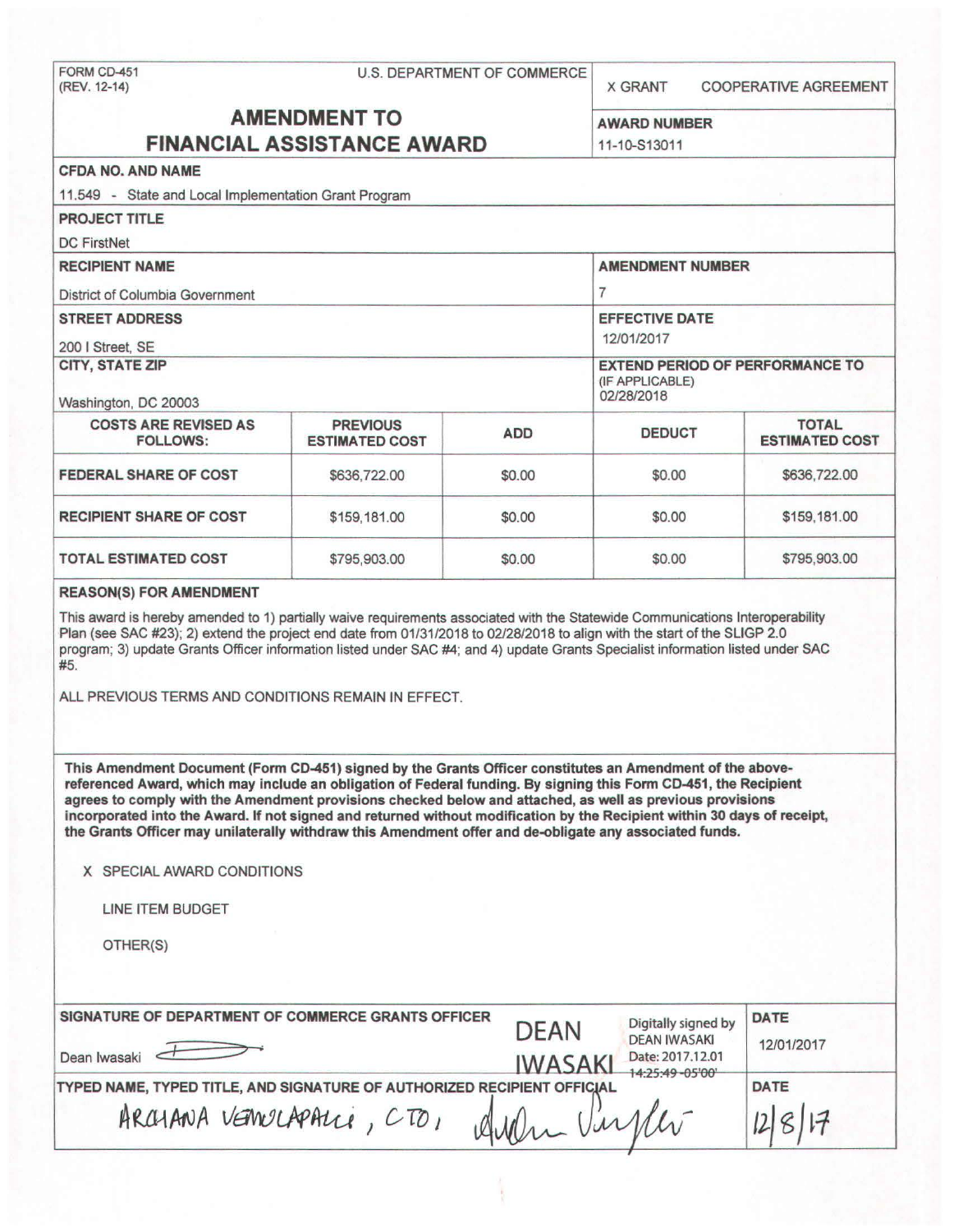**Award** Number: 11-10-S13011, Amendment Number? Federal Program Officer: Yuki Miyamoto-Mendez Requisition Number: S13011 Employer Identification Number: 536001131 Dun & Bradstreet No: 022555952 Recipient ID: 1111731 Requester ID: 1111731

### **Award ACCS Information**

| <b>Bureau</b><br>Code | <b>FCFY</b> | <b>Project-Task</b> | <b>Org Code</b>        | <b>Obj Class</b> | <b>Obligation Amount</b> |
|-----------------------|-------------|---------------------|------------------------|------------------|--------------------------|
| 61                    | 2013        | 8150000-000         | 11-00-0000-00-00-00-00 | 41-19-00-00      | \$0.00                   |

#### Award Contact Information

| <b>Contact Name</b>     | <b>Contact Type</b> | <b>Email</b>                | <b>Phone</b>   |
|-------------------------|---------------------|-----------------------------|----------------|
| Ms. Archana Vemulapalli | Administrative      | Archana. Vemulapalli@dc.gov | (202) 727-7255 |
| Mr. Jack Burbridge      | Technical           | Jack.burbridge@dc.gov       | (202) 715-7536 |

#### **NIST Grants Officer:**

Nuria Martinez 100 Bureau Drive, MS 1650 Gaithersburg, **MD** 20899-1650 (301) 975-6215

#### **NIST Grants Specialist:**

Shiou Yun Michelle Liu 100 Bureau Drive, MS 1650 Gaithersburg, MD 20899-1650 (301) 975-8245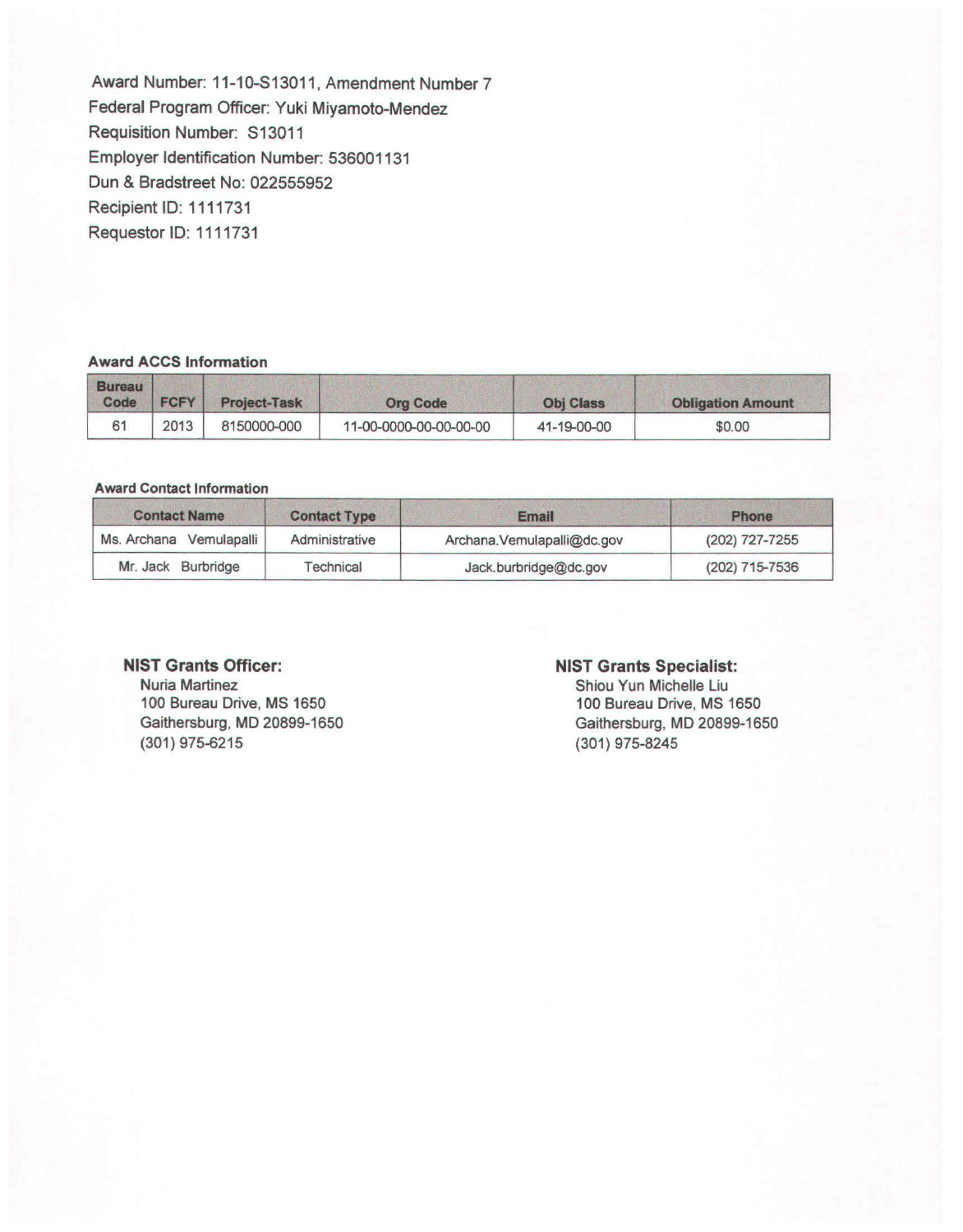Grant **Award** Number: l l-10-S13011 Recipient Organization: District of Columbia Government Amendment No. 07

# **National Institute of Standards and Technology State and Local Implementation Grant Program Special Award Conditions**

## **2. The Recipient's Contact's name, title, address, and telephone number are:**

Archana Vemulapalli Chief Technology Officer District of Columbia Government 200 I Street, SE Washington, DC 20003

## **3. The Federal Program Officer's name, address, and telephone number are:**

Yuki Miyamoto State and Local Implementation Grant Program (SLIGP) Office of Public Safety Communications National Telecommunications and Information Administration U.S. Department of Commerce Telephone: (202) 657-9660 Email: ymiyamoto@ntia.doc.gov

## **4. The Grants Officer's name, address, telephone number, and email address:**

Nuria Martinez National Institute of Standards and Technology 100 Bureau Drive, Mail Stop 1650 Gaithersburg, MD 20899-1650 Telephone: 301-975-6215 Email: nuria.martinez@nist.gov

## **5. The Grants Specialist's name, address, telephone number, and email address:**

Shiou Yun Michelle Liu National Institute of Standards and Technology Grants Management Division 100 Bureau Drive, Mail Stop 1650 Gaithersburg, Maryland 20899-1650 Phone: (301) 975-8245 E-mail: shiouyun.liu@nist.gov